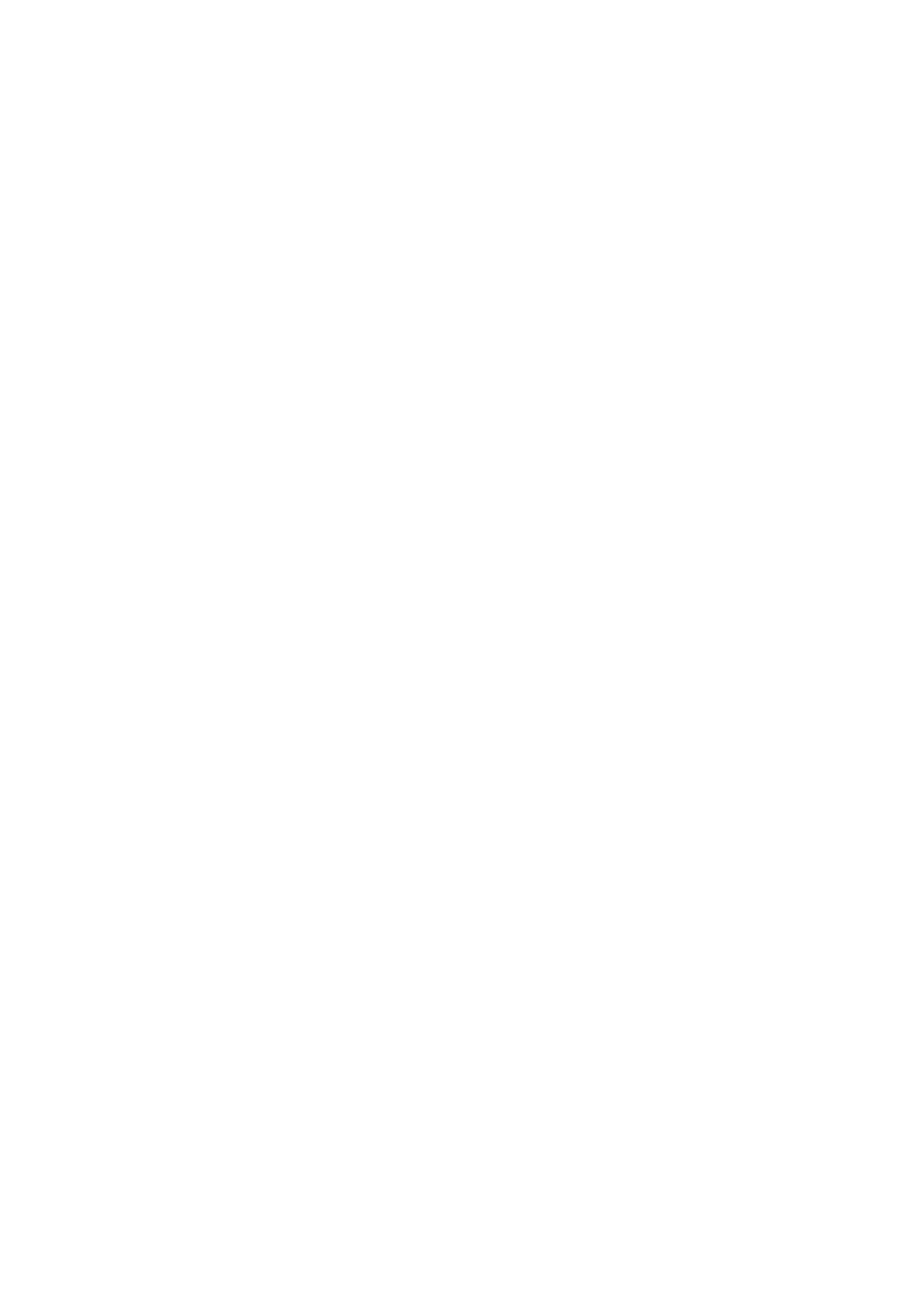*European Journal of Science and Theology* 

**Editor-in-Chief:**  Dr. **Iulian Rusu**  'Gh. Asachi' Technical University of Iasi

#### *EDITORIAL ADVISORY BOARD*

Prof. **Ahmet Aktaş** Akdeniz University, Turkey

Prof. **Evgeny Arinin** Vladimir State University, Russia

Prof. **Linos Benakis** Academy of Athens, Greece

Dr. **Ovidiu Bojor** Romanian Academy of Medical Sciences Romania

Prof. **Daniel Keith Brannan** Abilene Christian University, USA

Dr. **Guy Clicqué** University of Bayreuth, Germany

Dr. **Mihail Liviu Craus** JINR Dubna, Russia

Dr. **Rodica Diaconescu** 'Gh. Asachi' Technical University of Iasi, Romania

Dr. **Milan Dimitrijević** Belgrade Astronomical Observatory, Serbia

Prof. **Cornel du Toit**  University of South Africa, South Africa

Fr. Prof. **Joseph Famerée**  Université Catholique de Louvain, Belgium

Prof. **Lodovico Galleni**  University of Pisa, Italy

Fr. Prof. **Javier Leach** Universidad Complutense de Madrid, Spain

Prof. **Matei Macoveanu** 'Gh. Asachi' Technical University of Iasi Romania

Dr. **Nicoleta Melniciuc** 'Al. I. Cuza' University of Iasi, Romania

Prof. **Alexei Nesteruk**  University of Portsmouth, UK

Prof. **Argyris Nicolaidis** University of Thessaloniki, Greece

Prof. **Basarab Nicolescu** Université Paris 6, France

Dr. **Mihaela Palade** University of Bucharest, Romania

Dr. **Alexandros Papaderos**  Orthodox Academy of Crete, Greece

Fr. Prof. **Gheorghe Petraru** 'Al. I. Cuza' University of Iasi, Romania

Prof. **Stephen Pope** Boston College, USA

Prof. **Jesús Romero Moñivas** Complutense University of Madrid, Spain

Dr. **Anne Runehov**  Copenhagen University, Denmark

Dr. **Akiba Segal**  Weizmann Institute of Science, Israel

Revd. Prof. **Myra Shackley** Nottingham Trent University, UK

Prof. **Einar Strumse**  Lillehammer University College, Norway

Prof. **Vassilis Zafiropulos**  Technological Educational Institute of Crete Greece